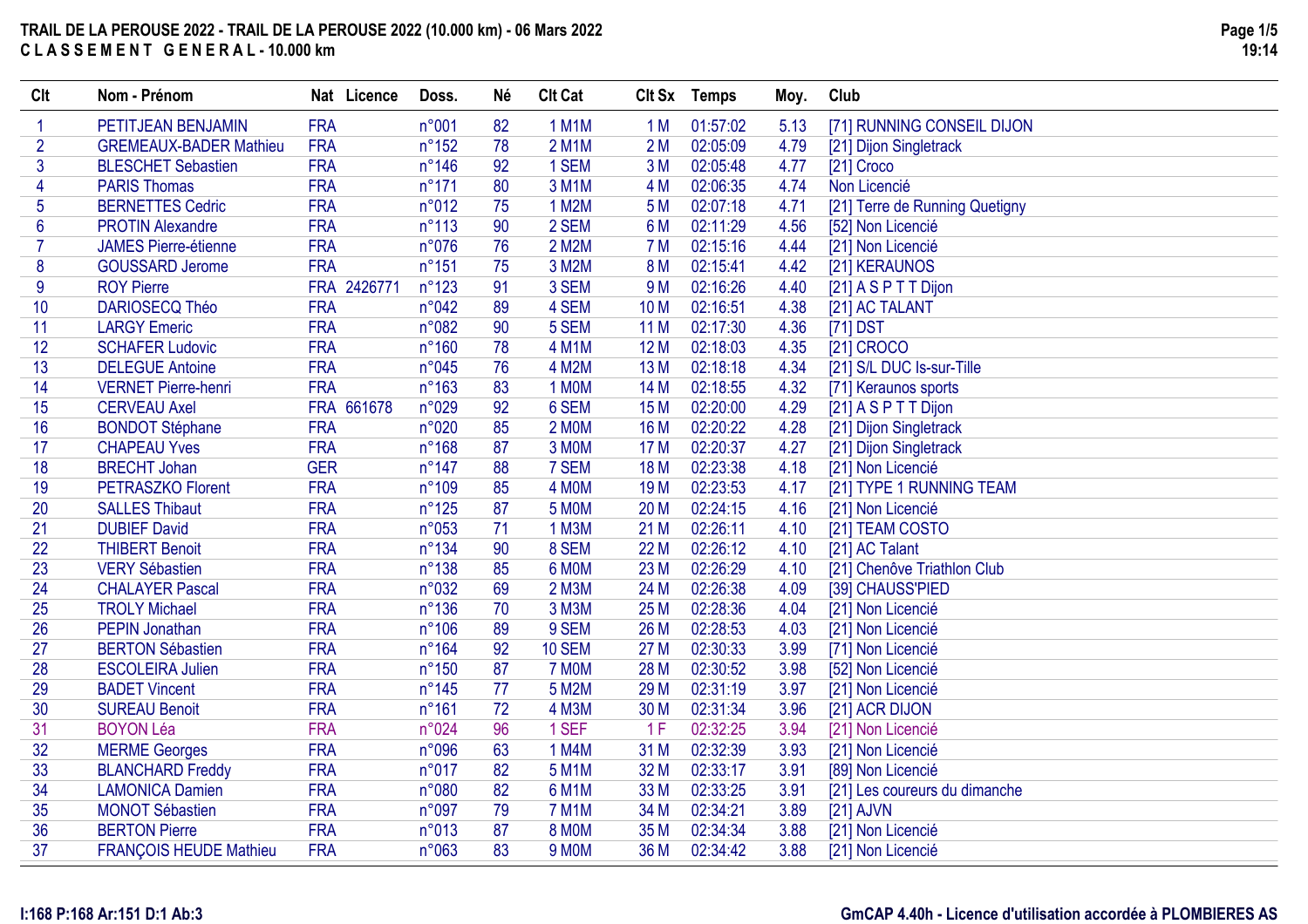| Clt | Nom - Prénom                         | Nat Licence | Doss.          | Né | <b>Clt Cat</b> | Clt Sx          | <b>Temps</b> | Moy. | Club                               |
|-----|--------------------------------------|-------------|----------------|----|----------------|-----------------|--------------|------|------------------------------------|
| 38  | <b>REGNER Baptiste</b>               | <b>FRA</b>  | $n^{\circ}114$ | 84 | <b>10 MOM</b>  | 37 M            | 02:35:32     | 3.86 | [21] La foulée Chatillonnaise      |
| 39  | <b>BARRIQUAND Henri</b>              | <b>FRA</b>  | n°008          | 71 | 5 M3M          | 38 M            | 02:37:19     | 3.81 | [74] Non Licencié                  |
| 40  | <b>DOTTOR Florent</b>                | <b>FRA</b>  | n°052          | 92 | <b>11 SEM</b>  | 39 M            | 02:37:33     | 3.81 | [21] Non Licencié                  |
| 41  | <b>MARECHAL Quentin</b>              | <b>FRA</b>  | n°093          | 93 | 12 SEM         | 40 M            | 02:38:23     | 3.79 | [21] Chenove Triathlon club        |
| 42  | <b>FLOCARD Roger</b>                 | <b>FRA</b>  | n°059          | 61 | 1 M5M          | 41 M            | 02:38:31     | 3.79 | [21] Non Licencié                  |
| 43  | <b>BARSU Cyril</b>                   | <b>FRA</b>  | n°009          | 77 | 6 M2M          | 42 M            | 02:38:40     | 3.78 | [21] Non Licencié                  |
| 44  | <b>BURTIN Kévin</b>                  | <b>FRA</b>  | n°028          | 84 | <b>11 MOM</b>  | 43 M            | 02:38:50     | 3.78 | [71] Non Licencié                  |
| 45  | <b>BELIN Romuald</b>                 | <b>FRA</b>  | n°011          | 80 | <b>8 M1M</b>   | 44 M            | 02:38:52     | 3.78 | [21] Non Licencié                  |
| 46  | <b>FOURNIER Emmanuel</b>             | <b>FRA</b>  | n°062          | 86 | <b>12 MOM</b>  | 45 M            | 02:39:01     | 3.77 | [21] Non Licencié                  |
| 47  | <b>HERMITANT Gérald</b>              | <b>FRA</b>  | n°074          | 70 | 6 M3M          | 46 M            | 02:39:39     | 3.76 | [21] Non Licencié                  |
| 48  | <b>LEBRUN Renaud</b>                 | <b>FRA</b>  | n°087          | 75 | <b>7 M2M</b>   | 47 M            | 02:41:10     | 3.72 | [21] Non Licencié                  |
| 49  | <b>LESEURRE Nicolas</b>              | <b>FRA</b>  | n°089          | 81 | <b>9 M1M</b>   | 48 M            | 02:43:02     | 3.68 | $[10]$ CABB                        |
| 50  | <b>LOT Alexandre</b>                 | <b>FRA</b>  | $n^{\circ}156$ | 77 | <b>8 M2M</b>   | 49 M            | 02:43:21     | 3.67 | [21] Non Licencié                  |
| 51  | <b>GENEAU DE LAMARLIERE Nice FRA</b> |             | n°067          | 77 | 9 M2M          | 50 M            | 02:44:39     | 3.64 | [21] DIJON SINGLE TRACK            |
| 52  | <b>CHAPUIS Ludovic</b>               | <b>FRA</b>  | n°033          | 80 | <b>10 M1M</b>  | 51 M            | 02:44:48     | 3.64 | [21] Non Licencié                  |
| 53  | LALEVÉE Jean-david                   | <b>FRA</b>  | $n^{\circ}166$ | 63 | 2 M4M          | 52 M            | 02:44:48     | 3.64 | [21] Vallée de l'Ouche Orientation |
| 54  | <b>CESARI Maxime</b>                 | <b>FRA</b>  | n°030          | 92 | 13 SEM         | 53 M            | 02:44:59     | 3.64 | [21] ASSIM                         |
| 55  | <b>BOUILLOT Joris</b>                | <b>FRA</b>  | n°021          | 83 | <b>13 MOM</b>  | 54 M            | 02:45:31     | 3.63 | [21] Non Licencié                  |
| 56  | <b>CHORVOZ Thomas</b>                | <b>FRA</b>  | n°036          | 72 | <b>7 M3M</b>   | 55 M            | 02:45:37     | 3.62 | [21] Escargots21                   |
| 57  | <b>FLOCARD Romain</b>                | <b>FRA</b>  | n°060          | 88 | 14 SEM         | 56 M            | 02:46:20     | 3.61 | [21] Chocola?team                  |
| 58  | <b>ROTH DIT BETTONI Romain</b>       | FRA 285147  | $n^{\circ}120$ | 86 | <b>14 MOM</b>  | 57 M            | 02:47:14     | 3.59 | [21] A S P T T Dijon               |
| 59  | <b>ROGER Jerome</b>                  | <b>FRA</b>  | $n^{\circ}118$ | 76 | <b>10 M2M</b>  | 58 M            | 02:47:22     | 3.59 | [21] Non Licencié                  |
| 60  | <b>PERRONE Nicolas</b>               | <b>FRA</b>  | $n^{\circ}158$ | 74 | <b>11 M2M</b>  | 59 M            | 02:47:24     | 3.58 | [21] Non Licencié                  |
| 61  | <b>BOURGEOIS Laurent</b>             | <b>FRA</b>  | n°023          | 70 | <b>8 M3M</b>   | 60 M            | 02:47:56     | 3.57 | [52] Non Licencié                  |
| 62  | <b>HERARD Rodolphe</b>               | <b>FRA</b>  | n°072          | 73 | <b>12 M2M</b>  | 61 M            | 02:47:57     | 3.57 | [52] Non Licencié                  |
| 63  | <b>REISS Sylvain</b>                 | <b>FRA</b>  | $n^{\circ}115$ | 84 | <b>15 MOM</b>  | 62 M            | 02:48:53     | 3.55 | [21] Non Licencié                  |
| 64  | <b>GATTAUT Christophe</b>            | <b>FRA</b>  | n°065          | 85 | <b>16 MOM</b>  | 63 M            | 02:48:54     | 3.55 | [21] Non Licencié                  |
| 65  | <b>GRANDVALLET Clémence</b>          | <b>FRA</b>  | n°068          | 98 | 2 SEF          | 2F              | 02:49:04     | 3.55 | [21] Non Licencié                  |
| 66  | <b>BOICHÉ Benjamin</b>               | <b>FRA</b>  | n°019          | 83 | <b>17 MOM</b>  | 64 M            | 02:49:06     | 3.55 | [21] Non Licencié                  |
| 67  | <b>HUART Bastien</b>                 | <b>FRA</b>  | n°075          | 92 | <b>15 SEM</b>  | 65 M            | 02:50:21     | 3.52 | [21] Non Licencié                  |
| 68  | <b>LURQUIN Grégory</b>               | <b>FRA</b>  | n°090          | 84 | <b>18 MOM</b>  | 66 M            | 02:50:21     | 3.52 | [52] USA CHAPELLE ST LUC           |
| 69  | <b>MAROUF Nabil</b>                  | <b>FRA</b>  | n°094          | 86 | <b>19 MOM</b>  | 67 M            | 02:50:58     | 3.51 | [21] Non Licencié                  |
| 70  | <b>NAUDIN Christophe</b>             | <b>FRA</b>  | $n^{\circ}100$ | 74 | 13 M2M         | 68 M            | 02:51:14     | 3.50 | [21] CHENOVE TRIATHLON CLUB        |
| 71  | <b>JOUSSEAUME Romain</b>             | <b>FRA</b>  | n°078          | 86 | <b>20 MOM</b>  | 69 <sub>M</sub> | 02:51:59     | 3.49 | $[21]$ DST                         |
| 72  | <b>HERBERT Gaelle</b>                | <b>FRA</b>  | n°073          | 83 | 1 MOF          | 3F              | 02:52:05     | 3.49 | [21] Non Licencié                  |
| 73  | <b>BEYTOUT Sylvain</b>               | <b>FRA</b>  | n°014          | 83 | <b>21 MOM</b>  | 70 M            | 02:52:11     | 3.48 | [21] Running Team 21               |
| 74  | <b>DAUVERGNE Fabien</b>              | <b>FRA</b>  | n°043          | 80 | <b>11 M1M</b>  | 71 M            | 02:52:32     | 3.48 | [21] NEGOCIAL FINANCE              |

### **I:168 P:168 Ar:151 D:1 Ab:3**

### **GmCAP 4.40h - Licence d'utilisation accordée à PLOMBIERES AS**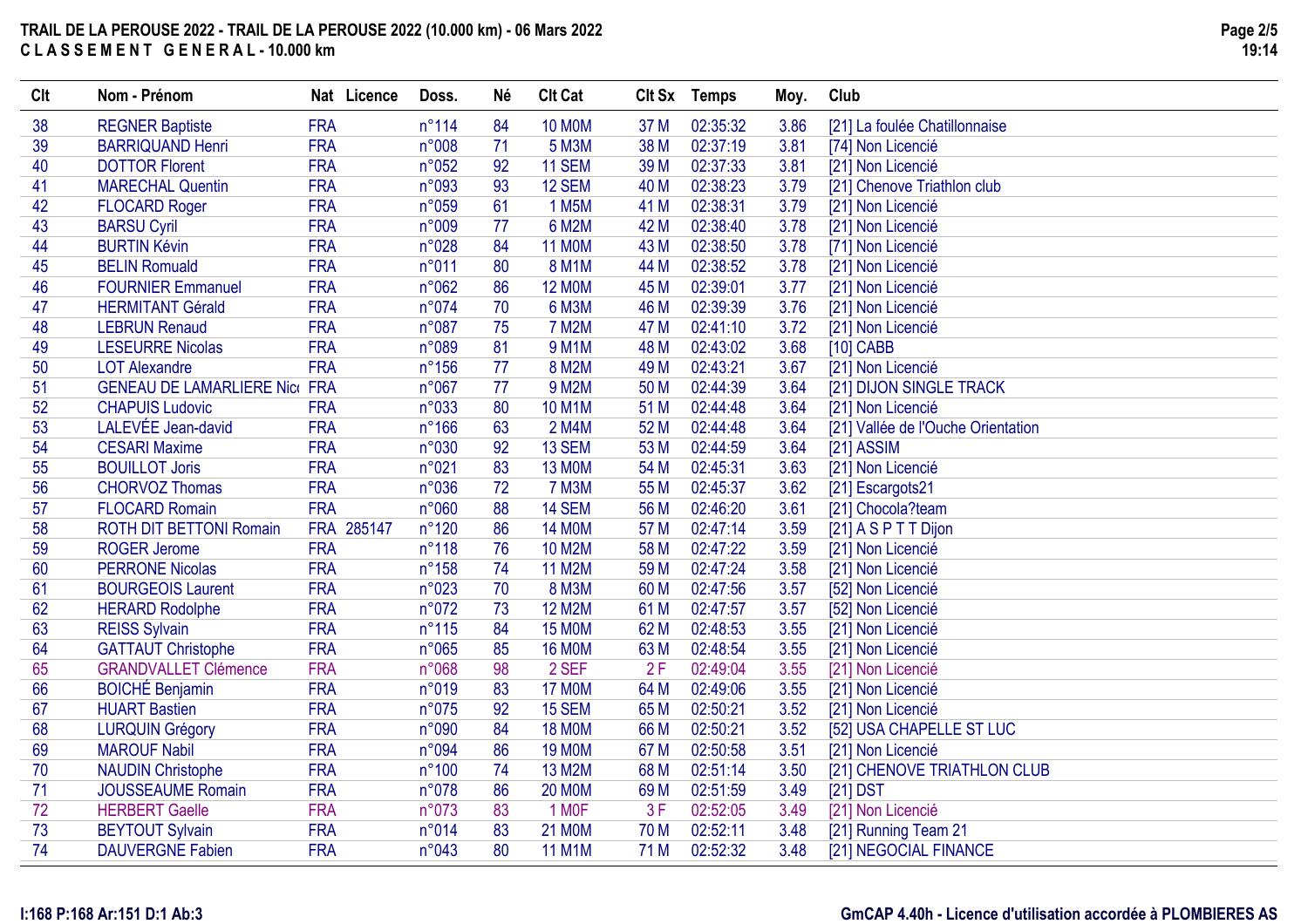| Clt | Nom - Prénom               | Nat Licence | Doss.           | Né | <b>Clt Cat</b>     |                 | Clt Sx Temps | Moy. | Club                             |
|-----|----------------------------|-------------|-----------------|----|--------------------|-----------------|--------------|------|----------------------------------|
| 75  | <b>MAISONNET Julien</b>    | <b>FRA</b>  | n°091           | 82 | <b>12 M1M</b>      | 72 M            | 02:52:34     | 3.48 | [21] Non Licencié                |
| 76  | <b>GAVIGNET Christophe</b> | <b>FRA</b>  | $n^{\circ}165$  | 82 | <b>13 M1M</b>      | 73 M            | 02:53:06     | 3.47 | [21] Non Licencié                |
| 77  | <b>PAUPERT Emmanuel</b>    | <b>FRA</b>  | $n^{\circ}105$  | 68 | <b>9 M3M</b>       | 74 M            | 02:53:09     | 3.47 | [21] Non Licencié                |
| 78  | <b>MONOT Pascal</b>        | <b>FRA</b>  | $n^{\circ}157$  | 58 | 2 M <sub>5</sub> M | 75 M            | 02:53:27     | 3.46 | [21] Non Licencié                |
| 79  | <b>RENARDET William</b>    | <b>FRA</b>  | $n^{\circ}116$  | 86 | <b>22 MOM</b>      | 76 M            | 02:53:36     | 3.46 | [21] Non Licencié                |
| 80  | <b>ERGAND Mathieu</b>      | <b>FRA</b>  | n°056           | 77 | <b>14 M2M</b>      | 77 M            | 02:56:03     | 3.41 | [92] Non Licencié                |
| 81  | <b>BRUNET PHILIPPE</b>     | <b>FRA</b>  | n°027           | 60 | 3 M <sub>5</sub> M | 78 M            | 02:56:36     | 3.40 | [21] Non Licencié                |
| 82  | <b>FERNANDES Daniel</b>    | <b>FRA</b>  | n°058           | 83 | <b>23 MOM</b>      | 79 M            | 02:56:39     | 3.40 | [21] Non Licencié                |
| 83  | <b>LEROY Thomas</b>        | <b>FRA</b>  | $n^{\circ}154$  | 82 | <b>14 M1M</b>      | 80 M            | 02:56:46     | 3.39 | [21] Non Licencié                |
| 84  | <b>PRIAT Bérénice</b>      | <b>FRA</b>  | $n^{\circ}112$  | 86 | 2 MOF              | 4F              | 02:56:47     | 3.39 | $[21]$ CTC                       |
| 85  | <b>GUIHENEUF Laurent</b>   | <b>FRA</b>  | n°069           | 72 | <b>10 M3M</b>      | 81 M            | 02:57:09     | 3.39 | [91] Non Licencié                |
| 86  | <b>BIZET</b> Enguerran     | FRA 2257117 | n°016           | 82 | <b>15 M1M</b>      | 82 M            | 02:57:14     | 3.39 | [21] A S P T T Dijon             |
| 87  | <b>PERRET Gilles</b>       | <b>FRA</b>  | $n^{\circ}108$  | 63 | 3 M4M              | 83 M            | 02:57:20     | 3.38 | [21] courstoutdoubs              |
| 88  | <b>VINCENT Lionel</b>      | FRA 725090  | $n^{\circ}$ 140 | 51 | <b>1 M7M</b>       | 84 M            | 02:57:53     | 3.37 | [21] A S P T T Dijon             |
| 89  | <b>PRIAT Matthieu</b>      | <b>FRA</b>  | n°159           | 83 | <b>24 MOM</b>      | 85 M            | 02:58:19     | 3.37 | [21] Chenove triathlon           |
| 90  | <b>LE GUEN Alan</b>        | <b>FRA</b>  | n°084           | 80 | <b>16 M1M</b>      | 86 M            | 02:58:25     | 3.36 | [92] Non Licencié                |
| 91  | <b>PREVOST Pierrick</b>    | <b>FRA</b>  | $n^{\circ}111$  | 78 | <b>17 M1M</b>      | 87 M            | 02:58:25     | 3.36 | [21] Non Licencié                |
| 92  | <b>DERAIN Benoit</b>       | <b>FRA</b>  | n°050           | 79 | <b>18 M1M</b>      | 88 M            | 02:58:32     | 3.36 | [21] Non Licencié                |
| 93  | <b>CHARNET Julien</b>      | <b>FRA</b>  | $n^{\circ}$ 148 | 81 | <b>19 M1M</b>      | 89 M            | 02:58:33     | 3.36 | [21] Non Licencié                |
| 94  | <b>FAREZ Christian</b>     | <b>FRA</b>  | n°057           | 67 | 4 M4M              | 90 M            | 02:58:42     | 3.36 | [10] Troyes Omnisports           |
| 95  | <b>LACOUR Benoit</b>       | <b>FRA</b>  | $n^{\circ}$ 170 | 85 | <b>25 MOM</b>      | 91 M            | 02:58:45     | 3.36 | [21] club de foot semur/epoisses |
| 96  | <b>AMBRUN Christian</b>    | <b>FRA</b>  | n°002           | 77 | <b>15 M2M</b>      | 92 M            | 02:59:05     | 3.35 | [21] Non Licencié                |
| 97  | <b>BOUILLOT Patrice</b>    | <b>FRA</b>  | n°022           | 72 | <b>11 M3M</b>      | 93 M            | 02:59:12     | 3.35 | [21] Non Licencié                |
| 98  | <b>LEVASSEUR Sylvain</b>   | <b>FRA</b>  | $n^{\circ}155$  | 72 | <b>12 M3M</b>      | 94 M            | 02:59:15     | 3.35 | [21] Ascea Valduc                |
| 99  | <b>BILLOT</b> Emilie       | <b>FRA</b>  | n°015           | 73 | 1 M <sub>2</sub> F | 5F              | 03:01:14     | 3.31 | [21] Non Licencié                |
| 100 | <b>DEMONCY Johann</b>      | <b>FRA</b>  | n°048           | 77 | <b>16 M2M</b>      | 95 M            | 03:01:28     | 3.31 | [52] Non Licencié                |
| 101 | <b>ATHIMON Cedric</b>      | <b>FRA</b>  | n°005           | 81 | 20 M1M             | 96 M            | 03:01:36     | 3.30 | [21] Non Licencié                |
| 102 | <b>LEDUC Thomas</b>        | <b>FRA</b>  | $n^{\circ}153$  | 76 | <b>17 M2M</b>      | 97 M            | 03:01:47     | 3.30 | [21] Non Licencié                |
| 103 | <b>PERIARD Nicolas</b>     | <b>FRA</b>  | $n^{\circ}107$  | 77 | <b>18 M2M</b>      | 98 M            | 03:02:48     | 3.28 | [21] Non Licencié                |
| 104 | <b>GUITTON Francis</b>     | <b>FRA</b>  | n°070           | 59 | <b>4 M5M</b>       | 99 <sub>M</sub> | 03:03:17     | 3.27 | [89] Non Licencié                |
| 105 | <b>VOLTZ Christophe</b>    | <b>FRA</b>  | $n^{\circ}$ 142 | 61 | 5 M <sub>5</sub> M | 100 M           | 03:04:12     | 3.26 | [21] AC Talant                   |
| 106 | <b>CHERET Jean-pierre</b>  | <b>FRA</b>  | n°035           | 60 | 6 M5M              | 101 M           | 03:05:40     | 3.23 | [21] Non Licencié                |
| 107 | <b>DUDRAGNE Ludovic</b>    | <b>FRA</b>  | n°054           | 71 | <b>13 M3M</b>      | 102 M           | 03:07:01     | 3.21 | [21]                             |
| 108 | <b>BLOUCTET Patrice</b>    | <b>FRA</b>  | n°018           | 82 | 21 M1M             | 103 M           | 03:07:16     | 3.20 | [21] Non Licencié                |
| 109 | <b>THIERRY Alain</b>       | <b>FRA</b>  | $n^{\circ}135$  | 66 | 5 M4M              | 104 M           | 03:08:02     | 3.19 | $[10]$ Cabb                      |
| 110 | <b>DUCROIX Dorian</b>      | <b>FRA</b>  | n°149           | 83 | <b>26 MOM</b>      | 105 M           | 03:09:51     | 3.16 | [21] Croco Dijon                 |
| 111 | <b>NICEY Bruno</b>         | <b>FRA</b>  | $n^{\circ}101$  | 81 | <b>22 M1M</b>      | 106 M           | 03:09:52     | 3.16 | [21] Non Licencié                |

### **I:168 P:168 Ar:151 D:1 Ab:3**

### **GmCAP 4.40h - Licence d'utilisation accordée à PLOMBIERES AS**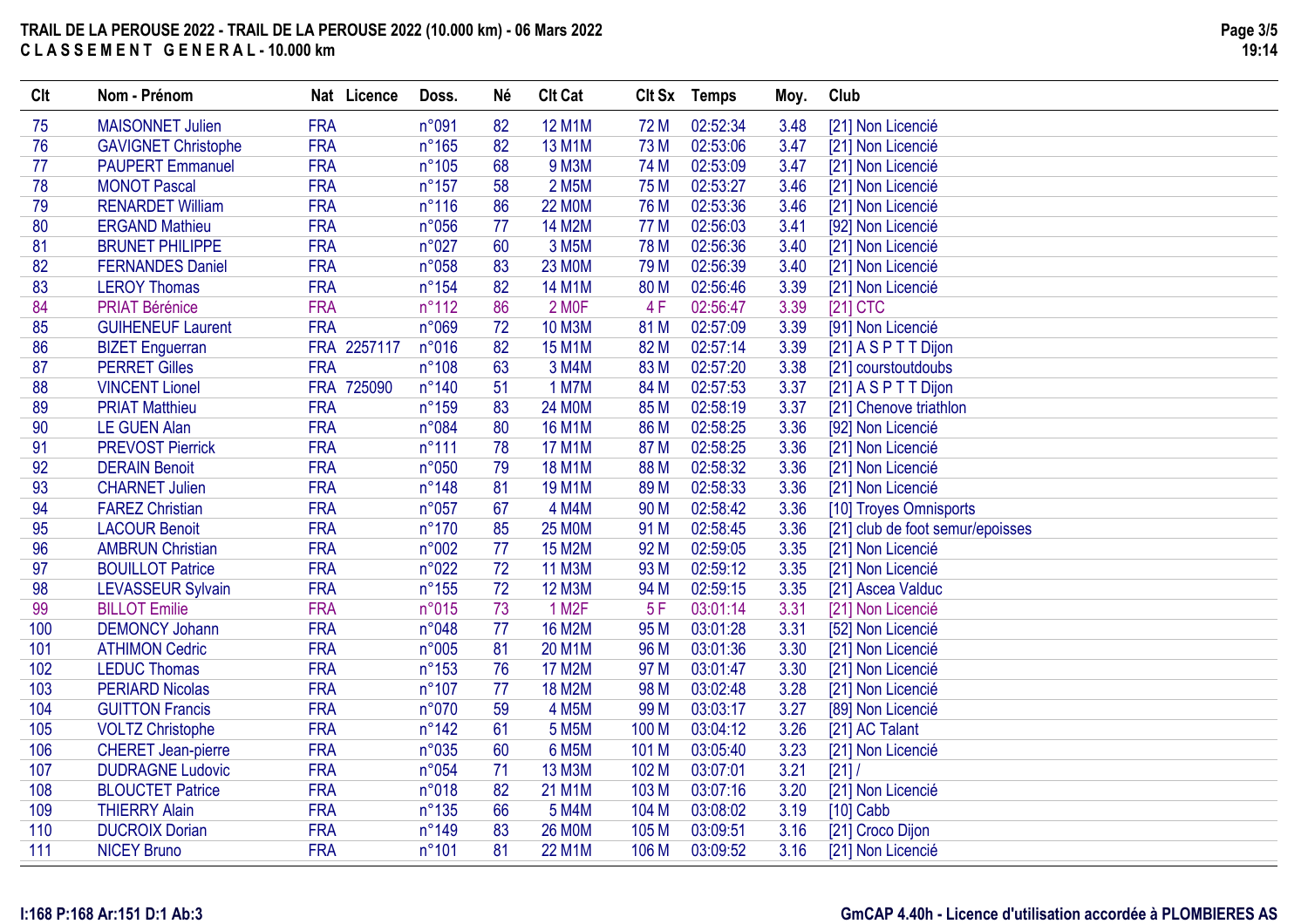| Clt | Nom - Prénom               | Nat Licence | Doss.           | Né | <b>Clt Cat</b>     |                  | Clt Sx Temps | Moy. | Club                                  |
|-----|----------------------------|-------------|-----------------|----|--------------------|------------------|--------------|------|---------------------------------------|
| 112 | <b>SAUNOT Laurence</b>     | <b>FRA</b>  | $n^{\circ}126$  | 66 | 1 M4F              | 6F               | 03:09:52     | 3.16 | [10] ATHLETIQUE CLUB DE BAR SUR SEINE |
| 113 | <b>ROUTHIER Stéphane</b>   | <b>FRA</b>  | $n^{\circ}121$  | 79 | 23 M1M             | 107 M            | 03:12:01     | 3.12 | [21] Running Tourism                  |
| 114 | <b>SEGALA Pierre</b>       | <b>FRA</b>  | $n^{\circ}127$  | 82 | 24 M1M             | 108 M            | 03:12:02     | 3.12 | [21] PAPA AU PUB                      |
| 115 | <b>OFFRET Yoann</b>        | <b>FRA</b>  | $n^{\circ}104$  | 83 | <b>27 MOM</b>      | 109 M            | 03:12:28     | 3.12 | [21] Non Licencié                     |
| 116 | <b>NOURY Cyril</b>         | <b>FRA</b>  | $n^{\circ}103$  | 87 | <b>28 MOM</b>      | 110 <sub>M</sub> | 03:13:15     | 3.11 | [21] Non Licencié                     |
| 117 | <b>SIGROS Michaël</b>      | <b>FRA</b>  | $n^{\circ}128$  | 75 | <b>19 M2M</b>      | 111 M            | 03:14:04     | 3.09 | [21] Keraunos Sports                  |
| 118 | <b>VERNET Segolene</b>     | <b>FRA</b>  | $n^{\circ}137$  | 86 | 3 MOF              | 7F               | 03:14:04     | 3.09 | [21] Keraunosposrts                   |
| 119 | <b>MARZELIERE PATRICK</b>  | <b>FRA</b>  | n°095           | 76 | <b>20 M2M</b>      | 112 M            | 03:14:16     | 3.09 | [21] Non Licencié                     |
| 120 | <b>ROY Nicolas</b>         | <b>FRA</b>  | $n^{\circ}122$  | 70 | 14 M3M             | 113 M            | 03:14:26     | 3.09 | [21] Non Licencié                     |
| 121 | <b>GAUTHEROT Joseph</b>    | <b>FRA</b>  | n°066           | 89 | <b>16 SEM</b>      | 114 M            | 03:14:34     | 3.08 | [21] Non Licencié                     |
| 122 | <b>MUNNIER Nicolas</b>     | <b>FRA</b>  | n°099           | 74 | 21 M2M             | 115 M            | 03:14:54     | 3.08 | [21] Non Licencié                     |
| 123 | <b>DESSERLE Héloïse</b>    | <b>FRA</b>  | n°051           | 89 | 3 SEF              | 8F               | 03:15:55     | 3.06 | [71] Non Licencié                     |
| 124 | <b>TARANTOLA Fabien</b>    | <b>FRA</b>  | $n^{\circ}132$  | 81 | 25 M1M             | 116 M            | 03:16:05     | 3.06 | [21] Dijon Triathlon                  |
| 125 | <b>VARVIER David</b>       | <b>FRA</b>  | $n^{\circ}162$  | 71 | <b>15 M3M</b>      | 117 M            | 03:16:23     | 3.06 | [21] Non Licencié                     |
| 126 | <b>DEMORTAIN Pierre</b>    | <b>FRA</b>  | n°049           | 81 | 26 M1M             | 118 M            | 03:16:47     | 3.05 | [21] Papa au pub                      |
| 127 | <b>VITALI Clément</b>      | <b>FRA</b>  | $n^{\circ}141$  | 80 | <b>27 M1M</b>      | 119 <sub>M</sub> | 03:16:47     | 3.05 | [69] Running Tourism                  |
| 128 | <b>BACHELET Vanessa</b>    | <b>FRA</b>  | n°006           | 75 | 2 M <sub>2</sub> F | 9F               | 03:17:13     | 3.04 | [74] Rumilly Trail Running            |
| 129 | <b>TABOULOT Hubert</b>     | <b>FRA</b>  | $n^{\circ}131$  | 55 | 1 M6M              | 120 M            | 03:17:13     | 3.04 | [21] Non Licencié                     |
| 130 | <b>DELORIEUX Florent</b>   | <b>FRA</b>  | n°047           | 70 | <b>16 M3M</b>      | 121 M            | 03:18:02     | 3.03 | [21] team VELARS SUR OUCHE            |
| 131 | <b>PHILBE Etienne</b>      | <b>FRA</b>  | $n^{\circ}110$  | 66 | 6 M4M              | 122 M            | 03:19:25     | 3.01 | [58] Non Licencié                     |
| 132 | <b>DELILLE Rose</b>        | <b>FRA</b>  | n°046           | 66 | 2 M4F              | 10F              | 03:19:36     | 3.01 | [21] LES CROCOS                       |
| 133 | <b>MALARDIER Stephane</b>  | <b>FRA</b>  | n°092           | 74 | <b>22 M2M</b>      | 123 M            | 03:19:37     | 3.01 | [21] Non Licencié                     |
| 134 | <b>GADEYNE Bart</b>        | <b>BEL</b>  | n°064           | 60 | <b>7 M5M</b>       | 124 M            | 03:19:41     | 3.00 | [88] Non Licencié                     |
| 135 | <b>BRAWACKI Sandrine</b>   | <b>FRA</b>  | n°025           | 71 | 1 M3F              | 11F              | 03:21:55     |      | 201:54/1[89] RAZMOKET                 |
| 136 | <b>VILLEREY Cecile</b>     | <b>FRA</b>  | n°139           | 78 | 1 M1F              | 12F              | 03:21:55     |      | 201:54/ [89] Les Razmoket             |
| 137 | <b>CORMEROIS Laurent</b>   | <b>FRA</b>  | n°038           | 65 | <b>7 M4M</b>       | 125 M            | 03:21:56     |      | 201:55/'[89] Razmoket                 |
| 138 | <b>DANGUIS Laurence</b>    | <b>FRA</b>  | n°041           | 80 | 2 M <sub>1</sub> F | 13F              | 03:24:33     |      | 204:32/1[21] Non Licencié             |
| 139 | <b>LEBLOND Sandrine</b>    | <b>FRA</b>  | n°086           | 70 | 2 M3F              | 14F              | 03:24:33     |      | 204:32/'[21] Team wawache             |
| 140 | <b>BRIERE Matthieu</b>     | <b>FRA</b>  | n°026           | 78 | 28 M1M             | 126 M            | 03:24:59     |      | 204:58/1[21] Non Licencié             |
| 141 | <b>LEDOUX Patrick</b>      | <b>FRA</b>  | n°088           | 50 | 2 M7M              | 127 M            | 03:32:53     |      | 212:52/ [52] Non Licencié             |
| 142 | <b>LAMMERTYN Heidi</b>     | <b>BEL</b>  | n°079           | 79 | 3 M <sub>1</sub> F | 15F              | 03:33:38     |      | 213:37/ [88] Non Licencié             |
| 143 | <b>RICHARD Romain</b>      | <b>FRA</b>  | $n^{\circ}117$  | 80 | 29 M1M             | 128 M            | 03:35:27     |      | 215:26/ [21] Non Licencié             |
| 144 | NOTEBAERT Jean-françois    | <b>FRA</b>  | $n^{\circ}102$  | 70 | <b>17 M3M</b>      | 129 M            | 03:43:30     |      | 223:29/1[21] Non Licencié             |
| 145 | <b>LAUVERGNE Vincent</b>   | <b>FRA</b>  | n°083           | 76 | 23 M2M             | 130 M            | 03:44:11     |      | 224:10/'[48] CA Langogne              |
| 146 | <b>DELAGE François</b>     | <b>FRA</b>  | n°044           | 61 | <b>8 M5M</b>       | 131 M            | 03:48:58     |      | 228:57/ [21] Non Licencié             |
| 147 | <b>ROSIER Didier</b>       | <b>FRA</b>  | $n^{\circ}119$  | 67 | 8 M4M              | 132 M            | 03:53:03     |      | 233:02/121] DIDIER ROSIER             |
| 148 | <b>WACKENHEIM Delphine</b> | <b>FRA</b>  | $n^{\circ}$ 143 | 77 | 3 M <sub>2</sub> F | 16F              | 03:53:22     |      | 233:21/' [67] Passion d'altitude      |
|     |                            |             |                 |    |                    |                  |              |      |                                       |